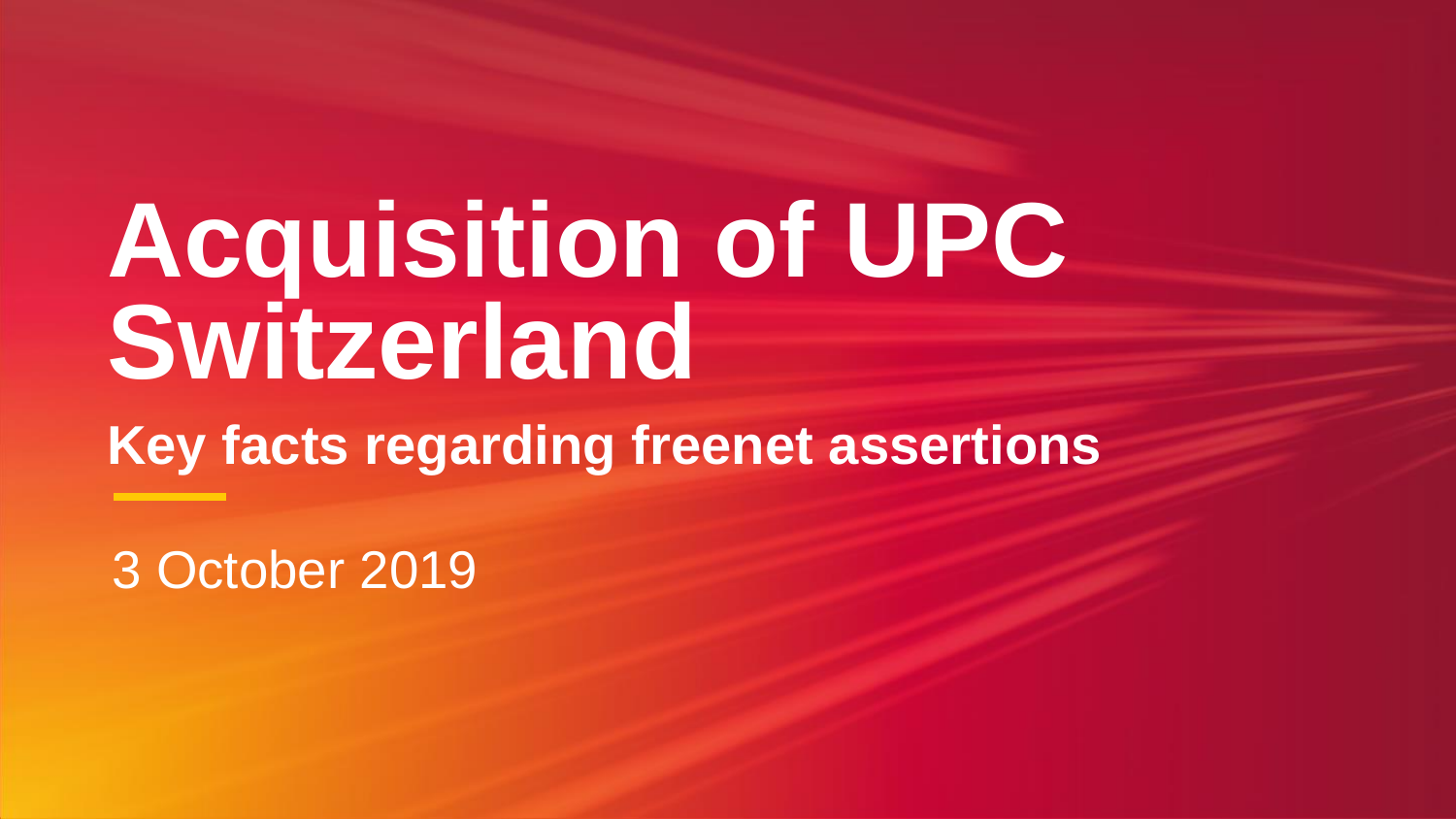#### **Sunrise**

# **Disclaimer**

- The information contained in this presentation has not been independently verified and no representation or warranty, express or implied, is made as to, and no reliance should be placed on, the fairness, accuracy, completeness, reasonableness or correctness of the information or opinions contained herein. None of Sunrise Communications Group AG, Deutsche Bank, UBS, Evercore, Morgan Stanley & Co. International plc and any further syndicate members their respective subsidiaries or any of their respective employees, advisers, representatives or affiliates shall have any liability whatsoever (in negligence or otherwise) for any loss howsoever arising from any use of this document or its contents or otherwise arising in connection with this presentation. The information contained in this presentation is provided as of the date of this presentation and is subject to change without notice.
- Statements made in this presentation may include forward-looking statements. These statements may be identified by the fact that they use words such as "anticipate", "estimate", "should", "expect", "guidance", "project", "intend", "plan", "believe", and/or other words and terms of similar meaning in connection with, among other things, any discussion of results of operations, financial condition, liquidity, prospects, growth, strategies or developments in the industry in which we operate. Such statements are based on management's current intentions, expectations or beliefs and involve inherent risks, assumptions and uncertainties, including factors that could delay, divert or change any of them. Forward-looking statements contained in this presentation regarding trends or current activities should not be taken as a representation that such trends or activities will continue in the future. Actual outcomes, results and other future events may differ materially from those expressed or implied by the statements contained herein. Such differences may adversely affect the outcome and financial effects of the plans and events described herein and may result from, among other things, changes in economic, business, competitive, technological, strategic or regulatory factors and other factors affecting the business and operations of the company. Neither Sunrise Communications Group AG, Deutsche Bank, UBS, Evercore, Morgan Stanley & Co. International plc and any further syndicate members nor any of their respective affiliates is under any obligation, and each such entity expressly disclaims any such obligation, to update, revise or amend any forward-looking statements, whether as a result of new information, future events or otherwise. The information contained in this presentation is for background purposes only and does not purport to be full or complete. No reliance may be placed by any person for any purpose on the information contained in this presentation or its accuracy, fairness or completeness. You should also not place undue reliance on any such forward-looking statements, which speak only as of the date of this presentation. It should be noted that past performance is not a guide to future performance.
- This document is not an offer to sell or a solicitation of offers to purchase or subscribe for shares. This document is not a prospectus within the meaning of Article 652a of the Swiss Code of Obligations, nor is it a listing prospectus as defined in the listing rules of the SIX Swiss Exchange AG or a prospectus under any other applicable laws. Copies of this document may not be sent to jurisdictions, or distributed in or sent from jurisdictions, in which this is barred or prohibited by law. The information contained herein shall not constitute an offer to sell or the solicitation of an offer to buy, in any jurisdiction in which such offer or solicitation would be unlawful prior to registration, exemption from registration or qualification under the securities laws of any jurisdiction. A decision to invest in securities of Sunrise Communications Group AG should be based exclusively on the issue and listing prospectus, if and when published, to be prepared by Sunrise Communications Group AG for such purpose (the "Prospectus"). Investors are furthermore advised to consult their bank or financial advisor before making any investment decision
- 
- 
- The information contained herein shall not constitute an offer to sell or the solicitation of an offer to buy, in any jurisdiction in which such offer or solicitation would be unlawful prior to registration, exemption from registration or qualification under the securities laws of any jurisdiction.
- This announcement is not for distribution, directly or indirectly, in or into the United States (including its territories and dependencies, any state of the United States and the District of Columbia), Canada, Japan, Australia or any jurisdiction into which the same would be unlawful. This announcement does not constitute or form a part of any offer or solicitation to purchase, subscribe for or otherwise acquire securities in the United States, Canada, Japan, Australia or any jurisdiction in which such an offer or solicitation is unlawful. Sunrise Communications Group AG shares have not been, and will not be, registered under the U.S. Securities Act of 1933, as amended (the "Securities Act") or under any securities laws of any state or other jurisdiction of the United States and may not be offered, sold, taken up, exercised, resold, renounced, transferred or delivered, directly or indirectly, within the United States except pursuant to an applicable exemption from, or in a transaction not subject to, the registration requirements of the Securities Act and in compliance with any applicable securities laws of any state or other jurisdiction of the United States. Subject to certain exceptions, the Sunrise Communications Group AG shares are being offered and sold only outside the United States in accordance with Regulation S under the Securities Act. There will be no public offer of these securities in the United States.
- The information contained herein does not constitute an offer of securities to the public in the United Kingdom. No prospectus offering securities to the public will be published in the United Kingdom.
- In the United Kingdom, this document is only being distributed to and is only directed at (i) investment professionals falling within article 19(5) of the Financial Services and Markets Act 2000 (Financial Promotion) Order 2005 (the "Order"), (ii) high net worth entities falling within article 49 of the Order or (iii) other persons to whom it may lawfully be communicated, (all such persons together being referred to as "relevant persons"). The securities are only available to, and any invitation, offer or agreement to subscribe, purchase or otherwise acquire such securities will be engaged in only with, relevant persons. Any person who is not a relevant person should not act or rely on this document or any of its contents.
- Any offer of securities to the public that may be deemed to be made pursuant to this communication in any EEA member state is only addressed to qualified investors in that member state within the meaning of the Regulation (EU) 2017/1129 and such other persons as this document may be addressed on legal grounds, and no person that is not a relevant person or a qualified investor may act or rely on this document or any of its contents.

2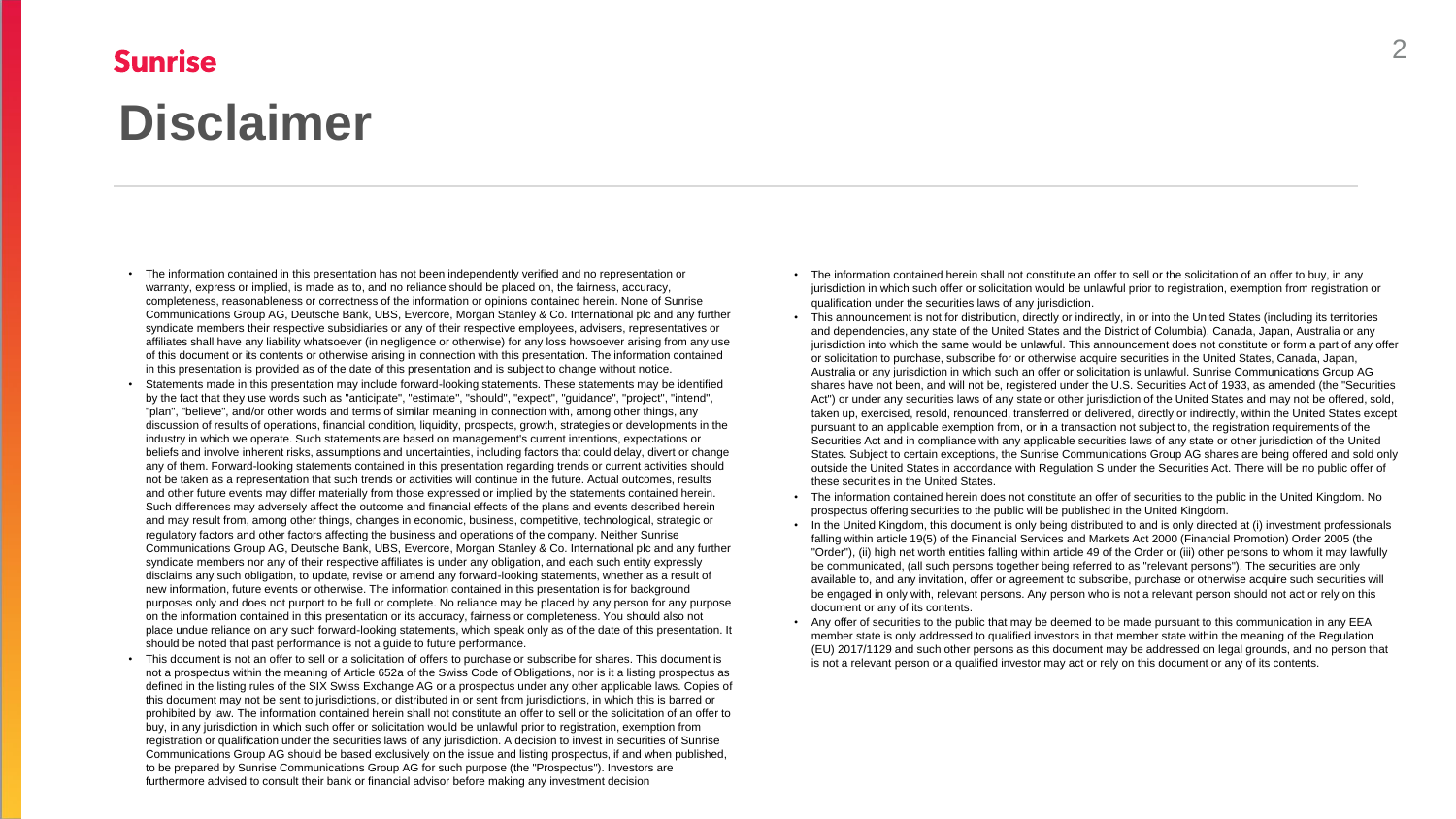

### Sunrise

## **Key facts regarding freenet assertions**

|                |                            | <b>freenet assertion</b>                                                                                            | <b>Key facts</b>                                                                                                                                                                                                                                                                                                                                                                                                                                                                                                                                                                                                                                                                                                                                                                                                                                                                                                                                                                                                                                                                                                                                                                                                                                                                                                                                                                                                                                                                                                                                                                                                                                                                                                | <b>Public references</b>                                                                                                                                                                                                                                          |
|----------------|----------------------------|---------------------------------------------------------------------------------------------------------------------|-----------------------------------------------------------------------------------------------------------------------------------------------------------------------------------------------------------------------------------------------------------------------------------------------------------------------------------------------------------------------------------------------------------------------------------------------------------------------------------------------------------------------------------------------------------------------------------------------------------------------------------------------------------------------------------------------------------------------------------------------------------------------------------------------------------------------------------------------------------------------------------------------------------------------------------------------------------------------------------------------------------------------------------------------------------------------------------------------------------------------------------------------------------------------------------------------------------------------------------------------------------------------------------------------------------------------------------------------------------------------------------------------------------------------------------------------------------------------------------------------------------------------------------------------------------------------------------------------------------------------------------------------------------------------------------------------------------------|-------------------------------------------------------------------------------------------------------------------------------------------------------------------------------------------------------------------------------------------------------------------|
|                | <b>Strategic rationale</b> | The strategic<br>rationale of the<br>transaction is flawed<br>due to the inferiority<br>of cable vs 5G and<br>fibre | Sunrise is recognised as one of the best mobile networks in Europe and has real world experience of owning 5G spectrum<br>and rolling out a 5G radio access network across Switzerland<br>Sunrise was the first operator to launch its 5G network across Switzerland (covering at least 80% of the local population in<br>262 towns and locations across Switzerland)<br>Cable networks are more robust and less restrictive for large scale data transfers (volume driven by e.g. gaming,<br>streaming, movies, music, VR, etc.) than the mobile network, even in a 5G environment, especially given Swiss radiation<br>regulations and indoor reception through walls<br>• For 5G to replace fixed high-speed broadband networks in urban and sub-urban areas, where highest data transfer rates<br>are required, the strict Swiss emission norms of Switzerland will force a substantial amount of new mobile sites to be built.<br>This is economically unattractive versus using existing cable and fibre infrastructure, even if the unavailability of new sites<br>could be overcome<br>Combination of 5G and high-speed broadband landline connections is required and will be optimal to satisfy future<br>communication needs of Swiss consumers and businesses<br>In February 2019, freenet CEO publicly stated that he believes in the industrial logic of the transaction and the synergies<br>"And I have a very strong opinion that those synergies are extremely valid, given the capabilities<br>management team, I strongly believe in it. We have always said that by an industry logic and by the specific environment<br>in Switzerland, we think the deal as such is a favourable deal.") | Network test CH connect 2019 on<br>Sunrise website<br>"Shareholder Information<br>Document" page 139 on Sunrise<br>IR website<br>"White Paper Cable Networks<br>Switzerland Marc Furrer" on<br>Sunrise IR website<br>freenet Q4 18 earnings release<br>transcript |
| $\overline{2}$ | <b>Purchase price</b>      | <b>Purchase price and</b><br>implied valuation for<br><b>UPC Switzerland</b><br>are too high                        | The transaction is priced at favourable multiples relative to precedent convergence transactions, even more so when<br>considering low Swiss interest and tax rate (7.7x EV/2018A EBITDA vs. precedent average of 9.1x (post-synergies) and<br>10.2x EV/2018A OpFCF vs. precedent average of 13.8x (post-synergies))<br>Sunrise has received two independent fairness opinions supporting the purchase price<br>Higher expected synergies with NPV of ~CHF3.1bn are expected following the completion of detailed integration planning<br>over the last six months combined with better than expected UPC Switzerland performance further support the purchase<br>price<br>Expected to be significantly equity free cash flow per share accretive from year 1 (before integration costs and including<br>run-rate synergies), broadly doubling compared to announcement                                                                                                                                                                                                                                                                                                                                                                                                                                                                                                                                                                                                                                                                                                                                                                                                                                         | "SRCG Roadshow Presentation"<br>page 7 on Sunrise IR website<br>ValueTrust "Fairness Opinion"<br>page 45 on Sunrise IR website<br>"Sunrise Board comments on<br>announcement by freenet AG" on<br>Sunrise IR website                                              |
| 3              | <b>Synergy allocation</b>  | Significant portion of<br>synergies paid away<br>to Liberty Global                                                  | Sunrise shareholders will retain over 60% of the expected synergies from the transaction, which is above market<br>precedents<br>Increased expected synergies as a result of detailed integration planning over the last six months results in Sunrise<br>shareholders retaining more value of synergies compared to original announcement in February 2019<br>Expected to be significantly equity free cash flow per share accretive from year 1 (before integrations costs and including<br>run-rate synergies), broadly doubling compared to announcement                                                                                                                                                                                                                                                                                                                                                                                                                                                                                                                                                                                                                                                                                                                                                                                                                                                                                                                                                                                                                                                                                                                                                    | BCG's study "Synergies take"<br>center stage" page 19 (2018)<br><b>T-Mobile Austria/UPC Austria</b><br>transaction presentation page 7<br>(December 2017)<br>"Sunrise Board comments on<br>announcement by freenet AG" on<br>Sunrise IR website                   |